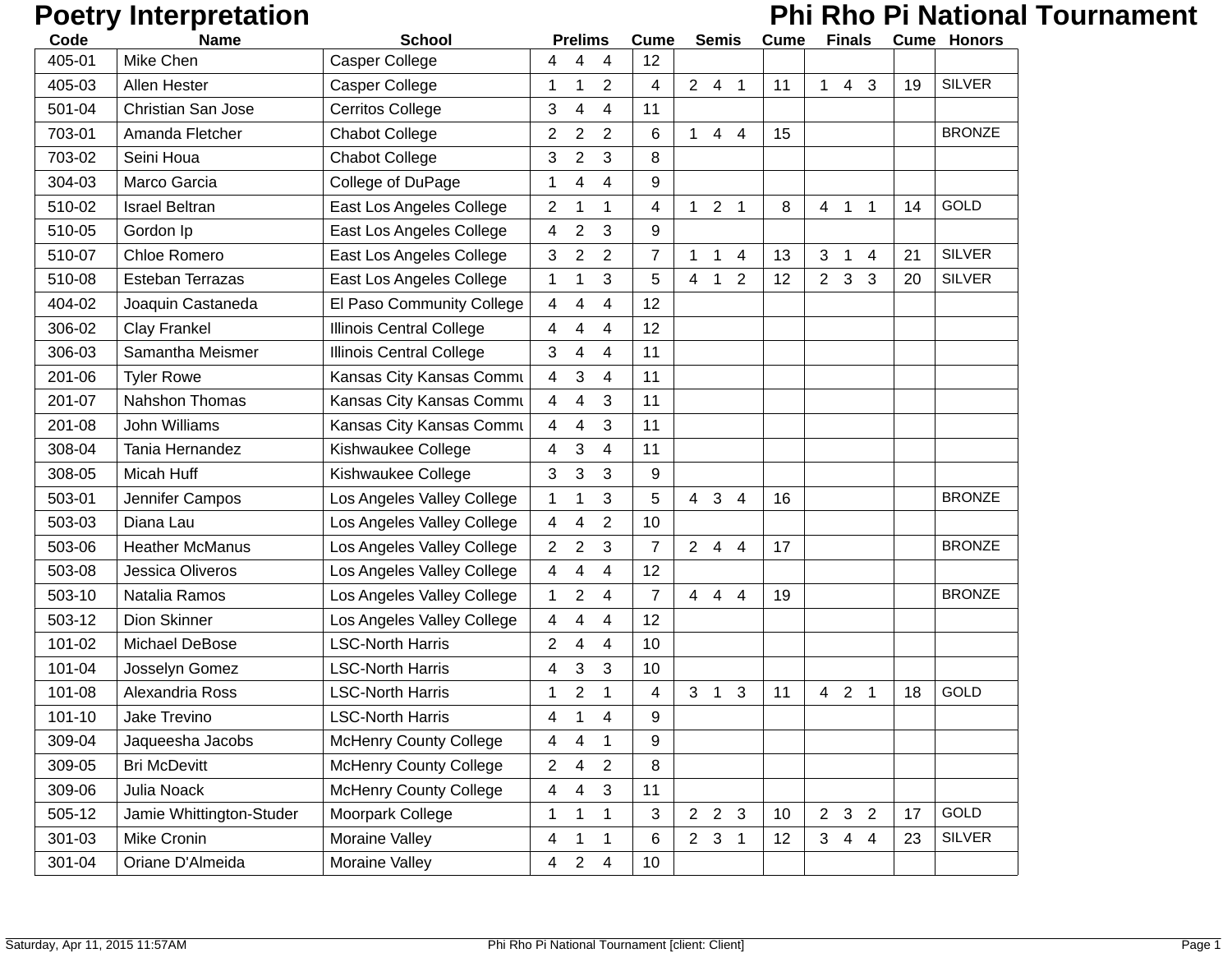# **Poetry Interpretation** *Phi Rho Pi National Tournament*

| Code   | <b>Name</b>                  | <b>School</b>                   |                | <b>Prelims</b> |                | <b>Cume</b>    |                | <b>Semis</b>   |                | <b>Cume</b> | <b>Finals</b> | <b>Cume Honors</b> |
|--------|------------------------------|---------------------------------|----------------|----------------|----------------|----------------|----------------|----------------|----------------|-------------|---------------|--------------------|
| 301-07 | Natalie Gonzalez             | Moraine Valley                  |                |                |                | 6              | 4              | 4              | $\overline{2}$ | 16          |               | <b>BRONZE</b>      |
| 301-11 | <b>Tonie Wasco</b>           | Moraine Valley                  | 4              | 4              | 4              | 12             |                |                |                |             |               |                    |
| 515-08 | <b>Forrest Ricks-Kendall</b> | Mt. San Antonio College         | 3              | 3              | 2              | 8              |                |                |                |             |               |                    |
| 515-12 | <b>Andrea Uribe-Pitts</b>    | Mt. San Antonio College         | 3              | 4              | 1              | 8              |                |                |                |             |               |                    |
| 515-13 | Kai Vibar                    | Mt. San Antonio College         | 4              | 1              | 1              | 6              | 3 <sup>1</sup> | $\overline{4}$ | $\overline{4}$ | 17          |               | <b>BRONZE</b>      |
| 901-04 | <b>Chantal Evans</b>         | Nassau Community College        | 4              | 4              | 4              | 12             |                |                |                |             |               |                    |
| 901-07 | Sy Stewart                   | Nassau Community College        | 4              | 4              | 1              | 9              |                |                |                |             |               |                    |
| 902-01 | Sarah Concepcion             | Northern Virginia Communit      | 4              | 4              | 4              | 12             |                |                |                |             |               |                    |
| 902-03 | Roma Diseati                 | Northern Virginia Communit      | 1              | 4              | 4              | 9              |                |                |                |             |               |                    |
| 902-05 | Aaron Latta                  | Northern Virginia Communit      | 4              | 4              | 1              | 9              |                |                |                |             |               |                    |
| 902-06 | Dinma 'Dee' Onyekwere        | Northern Virginia Communit      | 2              | 4              | 4              | 10             |                |                |                |             |               |                    |
| 312-01 | Victor Balan                 | <b>Oakton Community College</b> | 4              | 3              | 3              | 10             |                |                |                |             |               |                    |
| 312-02 | Laksmi Gil                   | <b>Oakton Community College</b> | 3              | 4              | 3              | 10             |                |                |                |             |               |                    |
| 312-03 | Samantha Halston             | <b>Oakton Community College</b> | 4              | 4              | $\overline{4}$ | 12             |                |                |                |             |               |                    |
| 312-05 | <b>Jesus Lark</b>            | <b>Oakton Community College</b> | 4              | 4              | 4              | 12             |                |                |                |             |               |                    |
| 707-02 | Kivraj Singh                 | Ohlone College                  | 2              | 1              | $\overline{2}$ | 5              | 4              | -1             | 4              | 14          |               | <b>BRONZE</b>      |
| 512-07 | Kacey Leggio                 | <b>Orange Coast College</b>     | 2              | 2              | 2              | 6              | 3 <sup>7</sup> | 3              | 3              | 15          |               | <b>BRONZE</b>      |
| 512-12 | Erika Richards               | <b>Orange Coast College</b>     | 3              | 4              | 2              | 9              |                |                |                |             |               |                    |
| 512-13 | Melia Shumate                | <b>Orange Coast College</b>     | 4              | 4              | 4              | 12             |                |                |                |             |               |                    |
| 512-14 | Asha Wasuge                  | <b>Orange Coast College</b>     | 4              | $\overline{2}$ | 1              | $\overline{7}$ | 3              | 3              | $\overline{4}$ | 17          |               | <b>BRONZE</b>      |
| 507-06 | Johanna Mall                 | Palomar College                 | 4              | 1              | 4              | 9              |                |                |                |             |               |                    |
| 507-10 | Alexandra Rothman            | Palomar College                 | 3              | 4              | $\overline{4}$ | 11             |                |                |                |             |               |                    |
| 311-01 | Dan Blewitt                  | Prairie State College           | 2              | 4              | $\overline{2}$ | 8              |                |                |                |             |               |                    |
| 107-01 | Logan Allen                  | Ranger College                  | 4              | 4              | 4              | 12             |                |                |                |             |               |                    |
| 107-02 | <b>Hailey Byerly</b>         | Ranger College                  | 1              | 4              | 4              | 9              |                |                |                |             |               |                    |
| 107-05 | Miguel Luna                  | Ranger College                  | 4              | 4              | 4              | 12             |                |                |                |             |               |                    |
| 107-07 | Ralontae Worley              | Ranger College                  | 3              | 3              | $\overline{4}$ | 10             |                |                |                |             |               |                    |
| 508-09 | Samantha Recchia             | Saddleback College              | 4              |                | 4              | 9              |                |                |                |             |               |                    |
| 508-11 | Maggie Shepard               | Saddleback College              | 4              | 3              | 4              | 11             |                |                |                |             |               |                    |
| 508-13 | <b>Taylor Stickle</b>        | Saddleback College              | 1              | 4              | 4              | 9              |                |                |                |             |               |                    |
| 508-14 | Dante Johnson                | Saddleback College              | 4              | 2              | 4              | 10             |                |                |                |             |               |                    |
| 106-02 | Mack Love                    | San Antonio College             | 4              | 3              | 4              | 11             |                |                |                |             |               |                    |
| 701-05 | Rocque Portillo              | San Joaquin Delta College       | 1              | 3              | 3              | $\overline{7}$ | $\overline{4}$ |                | 4 <sub>1</sub> | 16          |               | <b>BRONZE</b>      |
| 701-06 | Jordan Rosales               | San Joaquin Delta College       | $\overline{2}$ | 3              | 1              | 6              | $\overline{4}$ | $\overline{4}$ | $\overline{4}$ | 18          |               | <b>BRONZE</b>      |